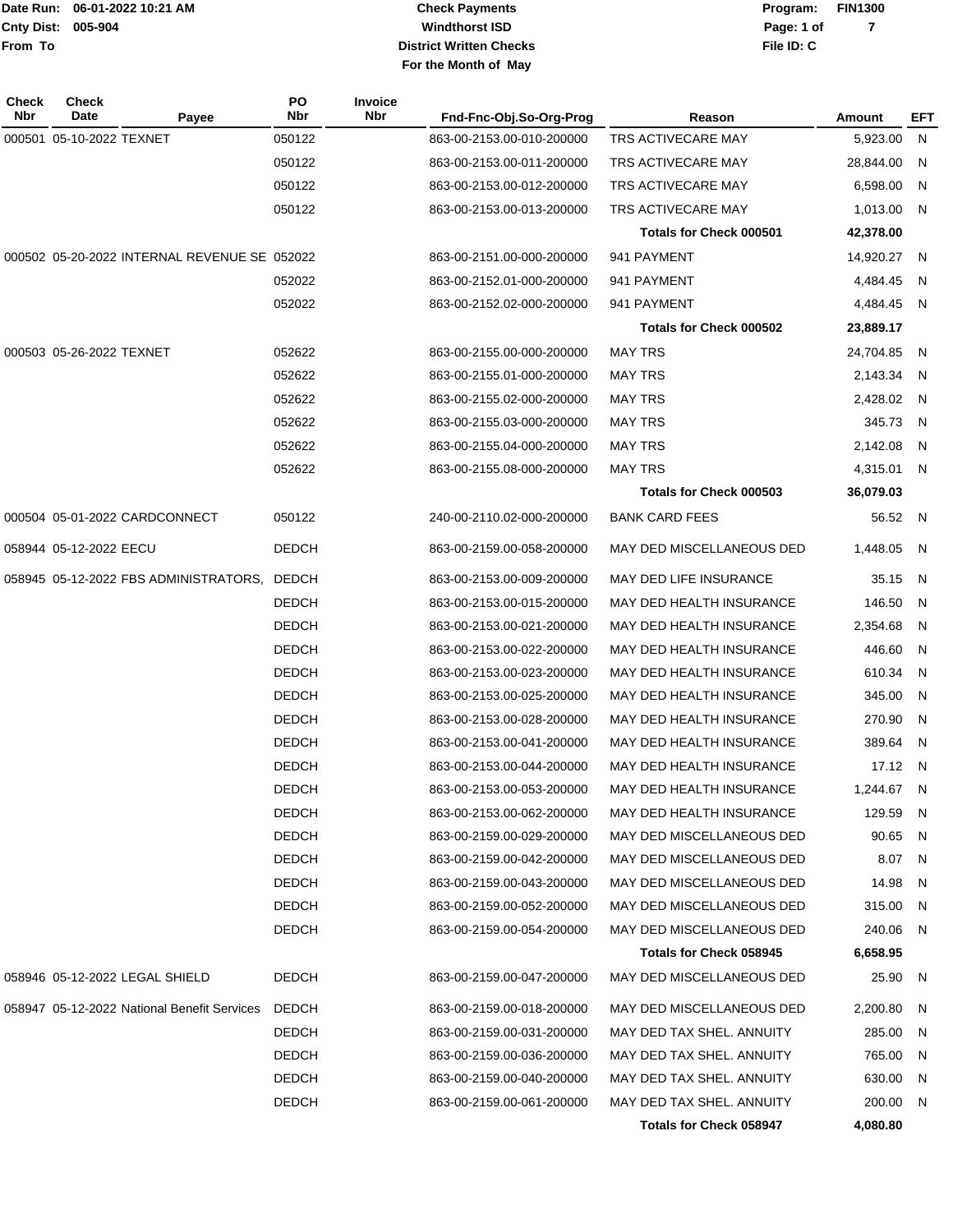|                            |                      | Date Run: 06-01-2022 10:21 AM                | <b>Check Payments</b>   |                              |                                | Program:             |            | <b>FIN1300</b> |            |
|----------------------------|----------------------|----------------------------------------------|-------------------------|------------------------------|--------------------------------|----------------------|------------|----------------|------------|
| <b>Cnty Dist:</b>          | 005-904              |                                              |                         |                              | <b>Windthorst ISD</b>          | Page: 2 of           |            |                |            |
| From To                    |                      |                                              |                         |                              | <b>District Written Checks</b> |                      | File ID: C |                |            |
|                            |                      |                                              |                         |                              | For the Month of May           |                      |            |                |            |
| <b>Check</b><br><b>Nbr</b> | Check<br><b>Date</b> | Pavee                                        | <b>PO</b><br><b>Nbr</b> | <b>Invoice</b><br><b>Nbr</b> | Fnd-Fnc-Obi.So-Ora-Proa        | Reason               |            | Amount         | <b>EFT</b> |
|                            |                      | 058948 05-12-2022 WICHITA FALLS TEACHE DEDCH |                         |                              | 863-00-2154.00-006-200000      | MAY DED CREDIT UNION |            | 2.279.00       | N          |

**Total For District Written Checks 116,895.42**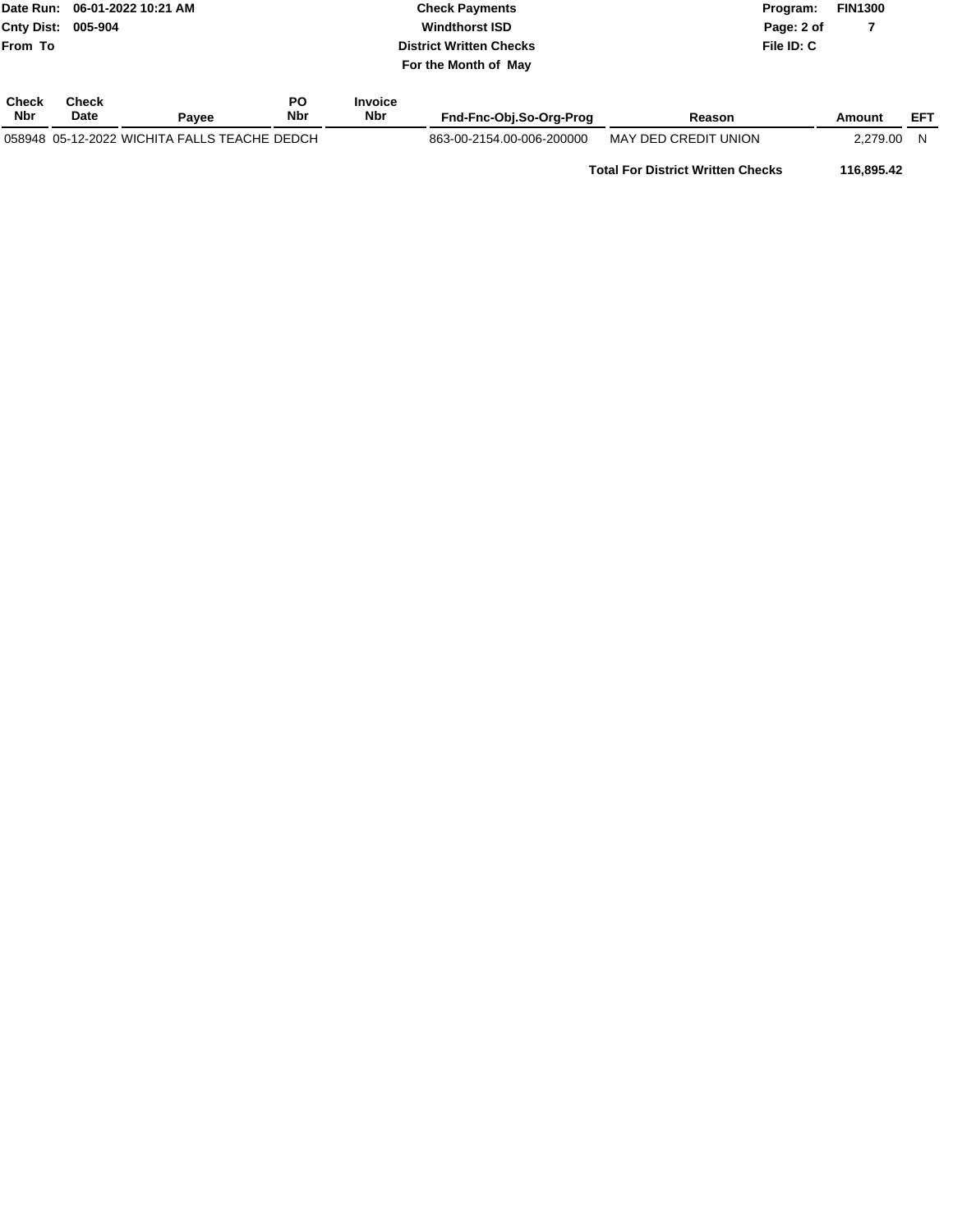# **Windthorst ISD Check Payments Computer Written Checks File ID: C For the Month of May**

| Check<br>Nbr | <b>Check</b><br>Date                 | Payee                                                  | PO<br>Nbr     | Invoice<br><b>Nbr</b> | Fnd-Fnc-Obj.So-Org-Prog   | Reason                          | <b>Amount</b> | EFT          |
|--------------|--------------------------------------|--------------------------------------------------------|---------------|-----------------------|---------------------------|---------------------------------|---------------|--------------|
|              |                                      | 058899 05-03-2022 ALYSON DEATHERAGE 050322 AREA        |               |                       | 199-36-6411.00-001-291000 | <b>TEACHER MEALS</b>            | 90.00         | $\mathsf{N}$ |
|              |                                      |                                                        | 050322 AREA   |                       | 199-36-6412.00-001-291000 | <b>STUDENT MEALS</b>            | 400.00        | N            |
|              |                                      |                                                        |               |                       |                           | <b>Totals for Check 058899</b>  | 490.00        |              |
|              | 058900 05-03-2022 AMAZON             |                                                        |               | 166187 14DT-RMRY-     | 199-11-6399.14-999-211000 | Maintenance network recable     | 161.41        | - N          |
|              |                                      | 058901 05-03-2022 ARCHER COUNTY PUBLI 050322 15279     |               |                       | 199-41-6491.00-701-299000 | LEGAL NOTICE PUBLICATION        | 37.60         | - N          |
|              | 058902 05-03-2022 CITY OF WINDTHORST |                                                        | 050322 APRIL  |                       | 199-51-6299.88-999-299000 | GARBAGE/SEWER                   | 1,471.00      | - N          |
|              | 058903 05-03-2022 COMCELL            |                                                        | 050322 1738   |                       | 199-51-6259.05-999-211000 | <b>INTERNET ACCESS</b>          | 840.78        | - N          |
|              |                                      | 058904 05-03-2022 COMMUNITY TELEPHON 050322 APRIL      |               |                       | 199-51-6259.00-001-222000 | TECH ROOM/AG SHOP PHONE LI      | 52.40         | - N          |
|              |                                      |                                                        | 050322 APRIL  |                       | 199-51-6259.00-101-223000 | <b>SPED PHONE LINE</b>          | 25.68         | N            |
|              |                                      |                                                        | 050322 APRIL  |                       | 199-51-6259.04-999-299000 | PHONE LINES                     | 778.65        | - N          |
|              |                                      |                                                        |               |                       |                           | <b>Totals for Check 058904</b>  | 856.73        |              |
|              | 058905 05-03-2022 DEMCO INC          |                                                        |               | 166158 7117614        | 199-12-6399.00-999-211000 | <b>Library Supplies</b>         | 298.45        | - N          |
|              | 058906 05-03-2022 GRADUATE SALES     |                                                        | 166011 4287   |                       | 199-11-6499.40-001-211000 | PO Created by Req: 003082       | 195.06        | - N          |
|              | 058907 05-03-2022 GRAINGER           |                                                        |               | 050322 9287855028     | 199-51-6319.88-999-299000 | AC MOTOR UNIT - CAFETERIA       | 67.82 N       |              |
|              | 058908 05-03-2022 JAMES PIPPIN       |                                                        |               | 050322 LINDSAY        | 199-36-6219.60-999-291000 | <b>BASEBALL UMPIRES</b>         | 185.00        | N            |
|              |                                      | 058909 05-03-2022 LABATT FOOD SERVICE 050322 04032635  |               |                       | 240-35-6341.00-999-299000 | <b>FOOD</b>                     | 2,572.73      | - N          |
|              |                                      |                                                        |               | 050322 04103892       | 240-35-6341.00-999-299000 | <b>FOOD</b>                     | 2,709.32      | - N          |
|              |                                      |                                                        |               | 050322 04172678       | 240-35-6341.00-999-299000 | <b>FOOD</b>                     | 3,151.12 N    |              |
|              |                                      |                                                        |               | 050322 04242397       | 240-35-6341.00-999-299000 | <b>FOOD</b>                     | 2,998.10      | - N          |
|              |                                      |                                                        |               | 050322 04242398       | 240-35-6341.00-999-299000 | <b>FOOD</b>                     | 54.98         | N            |
|              |                                      |                                                        |               | 050322 04242396       | 240-35-6341.00-999-299000 | <b>FOOD</b>                     | 169.12        | - N          |
|              |                                      |                                                        |               | 050322 04032635       | 240-35-6342.00-999-299000 | NON FOOD                        | 440.80        | N            |
|              |                                      |                                                        |               | 050322 04103892       | 240-35-6342.00-999-299000 | <b>NON FOOD</b>                 | 344.23        | - N          |
|              |                                      |                                                        |               | 050322 04172678       | 240-35-6342.00-999-299000 | <b>NON FOOD</b>                 | 348.91        | - N          |
|              |                                      |                                                        |               | 050322 04242397       | 240-35-6342.00-999-299000 | <b>NON FOOD</b>                 | 13.01         | - N          |
|              |                                      |                                                        |               | 050322 04242396       | 240-35-6342.00-999-299000 | NON FOOD                        | 432.77        | N,           |
|              |                                      |                                                        |               |                       |                           | Totals for Check 058909         | 13,235.09     |              |
|              |                                      | 058910 05-03-2022 LINDE GAS & EQUIPMEN 050322 70183992 |               |                       | 199-51-6319.00-999-299000 | <b>MAINT/CUSTODIAL SUPPLIES</b> | 112.49 N      |              |
|              |                                      | 058911 05-03-2022 LOWE'S HOME CENTER 050322            |               |                       | 199-11-6399.12-001-222000 | AG SUPPLIES                     | 112.71        | - N          |
|              |                                      |                                                        | 166154        |                       | 199-11-6399.13-001-222000 | <b>Floral Design</b>            | 262.89        | - N          |
|              |                                      |                                                        | 050322        |                       | 199-51-6319.00-999-299000 | <b>MAINT/CUSTODIAL SUPPLIES</b> | 120.56        | - N          |
|              |                                      |                                                        |               |                       |                           | Totals for Check 058911         | 496.16        |              |
|              | 058912 05-03-2022 MICHAEL DOVE       |                                                        |               | 050322 LINDSAY        | 199-36-6219.60-999-291000 | <b>BASEBALL UMPIRES</b>         | 185.00        | - N          |
|              |                                      | 058913 05-03-2022 MSB CONSULTING GRO 050322 174987     |               |                       | 199-33-6219.00-999-299000 | <b>TX SHARS</b>                 | 57.50 N       |              |
|              |                                      | 058914 05-03-2022 SCHOOL NURSE SUPPL 166171 0889748-IN |               |                       | 199-33-6399.00-999-299000 | nursing supplies                | 218.35        | - N          |
|              | 058915 05-03-2022 L SCOTT LOFLAND    |                                                        | 050322        |                       | 199-36-6411.00-001-291000 | DISTRICT MEETING BASEBALL       | 24.00         | - N          |
|              |                                      | 058916  05-03-2022  WALSH GALLEGOS TRE  050322  629792 |               |                       | 199-41-6211.00-701-299000 | <b>LEGAL SERVICES</b>           | 88.50 N       |              |
|              |                                      |                                                        |               | 050322 629793         | 199-41-6211.00-701-299000 | <b>LEGAL SERVICES</b>           | 708.00        | - N          |
|              |                                      |                                                        | 050322 629794 |                       | 199-41-6211.00-701-299000 | <b>LEGAL SERVICES</b>           | 1,000.00 N    |              |
|              |                                      |                                                        |               |                       |                           | Totals for Check 058916         | 1,796.50      |              |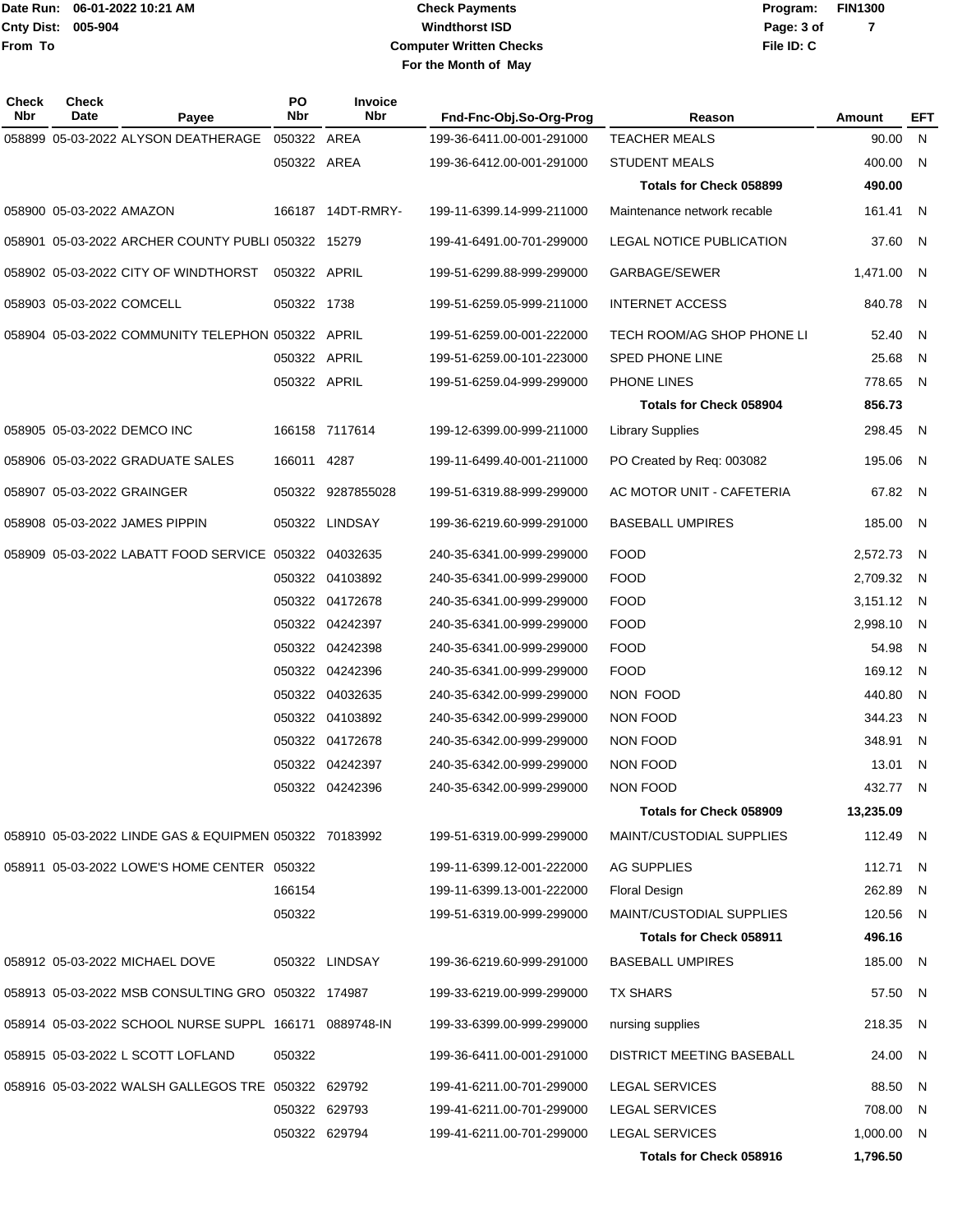# **Windthorst ISD Check Payments Computer Written Checks File ID: C For the Month of May**

**Page: 4 of 7**

| Check<br>Nbr | <b>Check</b><br>Date | Payee                                                         | PO<br><b>Nbr</b> | <b>Invoice</b><br><b>Nbr</b> | Fnd-Fnc-Obj.So-Org-Prog                         | Reason                          | Amount    | EFT |
|--------------|----------------------|---------------------------------------------------------------|------------------|------------------------------|-------------------------------------------------|---------------------------------|-----------|-----|
|              |                      | 058917 05-03-2022 WICHITA GLASS & MIRR 050322                 |                  | 10910                        | 199-51-6249.01-999-299000                       | <b>REPLACEMENT GLASS</b>        | 945.00    | N.  |
|              |                      |                                                               |                  |                              | 199-51-6259.01-999-299000                       | WATER                           | 1,312.82  | - N |
|              |                      |                                                               |                  |                              | 240-35-6249.00-999-299000                       | WALK-IN FREEZER MOTOR           | 454.90    | - N |
|              |                      | 058920 05-06-2022 ARCHER SUPPLY LLC                           | 050622           | 361804                       | 199-34-6311.52-999-299000                       | <b>FILTERS</b>                  | 312.64    | N.  |
|              |                      |                                                               | 050622 362061    |                              | 199-34-6311.52-999-299000                       | <b>LIGHTS</b>                   | 118.80    | N.  |
|              |                      |                                                               |                  |                              |                                                 | <b>Totals for Check 058920</b>  | 431.44    |     |
|              |                      | 058921 05-06-2022 BEREND BROS.                                | 050622 APRIL     |                              | 199-51-6319.00-999-299000                       | <b>MAINT/CUSTODIAL SUPPLIES</b> | 80.97     | - N |
|              |                      |                                                               |                  |                              | 199-51-6319.01-999-299000                       | GYM REPLACEMENT BULBS           | 510.00    | -N  |
|              |                      | 058923 05-06-2022 DYNA SYSTEMS                                |                  | 050622 AR44435               | 199-11-6399.95-999-211000                       | CANON/12230 #12862 ADMIN        | 63.50     | N   |
|              |                      | 058924 05-06-2022 HEATHER STARK                               | 050622           | <b>STATE TRACK</b>           | 199-36-6411.00-001-291000                       | <b>TEACHER MEALS</b>            | 344.00    | -N  |
|              |                      |                                                               |                  | 050622 STATE TRACK           | 199-36-6412.00-001-291000                       | <b>STUDENT MEALS</b>            | 350.00    | N.  |
|              |                      |                                                               |                  |                              |                                                 | <b>Totals for Check 058924</b>  | 694.00    |     |
|              |                      | 058925 05-06-2022 JAC ELECTRIC COOP, IN 050622 APRIL          |                  |                              | 199-51-6259.02-999-299000                       | <b>ELECTRIC</b>                 | 10,840.69 | N   |
|              |                      | 058926 05-06-2022 OAK FARMS-DALLAS                            | 050622           | 571549603                    | 240-35-6341.00-999-299000                       | <b>MILK</b>                     | 849.60    | -N  |
|              |                      |                                                               | 050622           | 571549660                    | 240-35-6341.00-999-299000                       | MILK                            | 761.10    | -N  |
|              |                      |                                                               | 050622           | 571549710                    | 240-35-6341.00-999-299000                       | <b>MILK</b>                     | 761.10    | -N  |
|              |                      |                                                               |                  | 050622 571549774             | 240-35-6341.00-999-299000                       | MILK                            | 778.80    | -N  |
|              |                      |                                                               |                  |                              |                                                 | Totals for Check 058926         | 3,150.60  |     |
|              |                      |                                                               |                  |                              | 199-52-6219.00-999-299000                       | CONTRABAND/WEAPON DETECTI       | 191.15    | N   |
|              |                      | 058928 05-06-2022 ROB LEOPOLD                                 | 050622           |                              | 199-11-6399.14-999-211000                       | <b>TECH SUPPLIES</b>            | 49.99     | N.  |
|              |                      |                                                               |                  |                              | 199-34-6311.00-999-299000                       | <b>FUEL</b>                     | 6,230.59  | N   |
|              |                      |                                                               |                  | APRIL                        | 199-41-6399.00-702-299000                       | <b>BOARD DRINKS</b>             | 9.99      | N   |
|              |                      |                                                               | 050622 APRIL     |                              | 199-51-6319.00-999-299000                       | <b>MAINT/CUSTODIAL SUPPLIES</b> | 60.27     | -N  |
|              |                      |                                                               |                  |                              |                                                 | Totals for Check 058930         | 70.26     |     |
|              |                      | 058931 05-11-2022 AIRGAS USA LLC                              |                  | 051222 9988277667            | 199-11-6399.12-001-222000                       | <b>CYLINDER RENT</b>            | 340.17    | -N  |
|              |                      |                                                               |                  |                              | 166193 167K-FDL6-KJL9 199-11-6399.99-999-211000 | New toner for Fieldhouse        | 364.67 N  |     |
|              |                      | 058933  05-11-2022  CAROLINA BIOLOGICAL  166176  51768071  RI |                  |                              | 199-11-6399.34-041-211000                       | Frogs f/JH LAB                  | 248.20 N  |     |
|              |                      | 058934 05-11-2022 CICI'S PIZZA                                |                  | 051222 2 & 3 GRADES          | 199-36-6412.68-999-291000                       | UIL REWARD TRIP                 | 125.76 N  |     |
|              |                      | 058935  05-11-2022  HARRIS SCHOOL SOLUT  051222  ETRXT0004499 |                  |                              | 240-00-2110.02-000-200000                       | EZ PAY                          | 1.25 $N$  |     |
|              |                      |                                                               |                  |                              | 199-34-6311.52-999-299000                       | MAINT SUPPLIES FOR BUSES        | 198.75 N  |     |
|              |                      | 058937  05-11-2022  JOHN MARTISCHNIG                          | 051222           |                              | 199-51-6319.88-999-299000                       | PLUMBING PARTS FOR JH           | 12.34 N   |     |
|              |                      | 058938  05-11-2022  MSB CONSULTING GRO  051222  175439        |                  |                              | 199-33-6219.00-999-299000                       | TX SHARS                        | 87.24 N   |     |
|              |                      |                                                               | 051222 AREA      |                              | 199-36-6411.00-001-291000                       | <b>TEACHER MEALS</b>            | 171.00 N  |     |
|              |                      |                                                               | 051222 AREA      |                              | 199-36-6412.00-001-291000                       | <b>STUDENT MEALS</b>            | 800.00 N  |     |
|              |                      |                                                               |                  |                              |                                                 | Totals for Check 058939         | 971.00    |     |
|              |                      | 058940 05-11-2022 MANIAC MANSION TAG' 051222 2-5TH GRADE      |                  |                              | 199-36-6412.68-999-291000                       | UIL REWARD TRIP                 | 414.00 N  |     |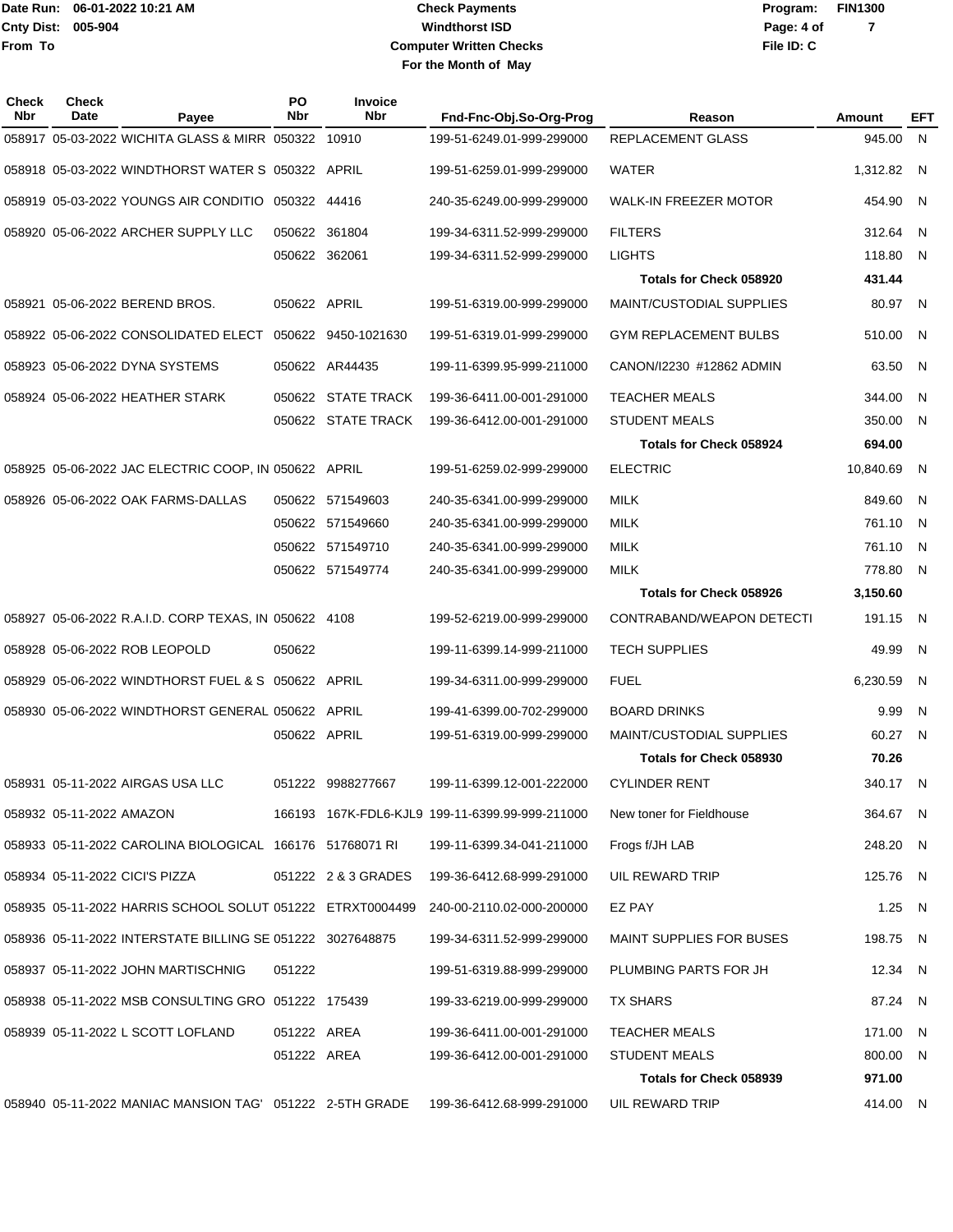# **Windthorst ISD Check Payments Computer Written Checks File ID: C For the Month of May**

**Page: 5 of 7**

| Check<br>Nbr | <b>Check</b><br><b>Date</b> | Payee                                                   | PO<br>Nbr  | <b>Invoice</b><br>Nbr | Fnd-Fnc-Obj.So-Org-Prog                                                              | Reason                             | Amount     | EFT |
|--------------|-----------------------------|---------------------------------------------------------|------------|-----------------------|--------------------------------------------------------------------------------------|------------------------------------|------------|-----|
|              |                             | 058941 05-11-2022 THE HOME DEPOT PRO 051222 683128490   |            |                       | 199-51-6319.00-999-299000                                                            | MAINT/CUSTODIAL SUPPLIES           | 1,307.72   | N,  |
|              |                             | 058942 05-11-2022 U.S. CELLULAR                         |            | 051222 0505954491     | 199-51-6259.00-999-299000                                                            | <b>CELL SERVICE</b>                | 169.37     | N   |
|              |                             | 058943 05-11-2022 U.S. FOODS, INC.                      |            | 051222 5992712        | 240-35-6219.00-999-299000                                                            | <b>COMMODITY</b>                   | 59.40      | - N |
|              | 058949 05-19-2022 AMAZON    |                                                         |            | 166181 1V9D-VN9L-     | 199-11-6399.13-001-222000                                                            | <b>Floral Design</b>               | 481.67     | N   |
|              |                             |                                                         |            | 166194 1TF6-1VJ4-     | 199-41-6399.00-702-299000                                                            | CHROMEBOOK FOR BRD MEMBE           | 416.99     | N   |
|              |                             |                                                         |            |                       |                                                                                      | <b>Totals for Check 058949</b>     | 898.66     |     |
|              |                             | 058950 05-19-2022 BIG 4 EDUCATION                       |            |                       | 051922 JUNE PAYMENT 199-93-6492.00-999-223000                                        | 2021-22 PASS THRU FUNDS            | 14,276.51  | N   |
|              |                             | 058951 05-19-2022 CICI'S PIZZA                          |            | 051922 4TH & 5TH      | 199-36-6412.68-999-291000                                                            | UIL REWARD TRIP                    | 230.55     | N   |
|              | 058952 05-19-2022 CITIBANK  |                                                         | 051922     |                       | 199-11-6399.03-101-230000                                                            | <b>TEACHER CHAIR</b>               | 229.99     | N   |
|              |                             |                                                         | 166131     |                       | 199-11-6399.14-999-211000                                                            | Renew ScreenCloud subscription     | 150.00     | N   |
|              |                             |                                                         | 166157     |                       | 199-11-6411.09-001-222000                                                            | <b>STATE FCCLA HOTEL</b>           | 708.57     | N   |
|              |                             |                                                         | 166157     |                       | 199-11-6412.09-001-222000                                                            | <b>STATE FCCLA HOTEL</b>           | 1,104.00   | N   |
|              |                             |                                                         | 051922     |                       | 199-11-6499.09-001-222000                                                            | STATE MEETING REGISTRATION         | 475.00     | N   |
|              |                             |                                                         | 051922     |                       | 199-34-6499.00-999-299000                                                            | <b>REGISTRATION BUS #2</b>         | 8.50       | N   |
|              |                             |                                                         | 166160     |                       | 199-36-6412.38-001-299000                                                            | Hotel Rooms Regional UIL           | 267.50     | N   |
|              |                             |                                                         | 051922     |                       | 199-41-6499.00-701-299000                                                            | <b>INVESTMENT OFFICER TRAINING</b> | 240.00     | N   |
|              |                             |                                                         | 051922     |                       | 199-51-6319.00-999-299000                                                            | <b>MAINT/CUSTODIAL SUPPLIES</b>    | 32.50      | N   |
|              |                             |                                                         | 166137     |                       | 240-35-6411.00-999-299000                                                            | <b>HOTEL FOOD SERV MTG</b>         | 107.91     | N   |
|              |                             |                                                         |            |                       |                                                                                      | Totals for Check 058952            | 3,323.97   |     |
|              |                             | 058953 05-19-2022 GINA STALLCUP                         |            | 051922 CASTAWAY       | 199-11-6411.43-041-211000                                                            | <b>TEACHER MEALS</b>               | 24.00      | N   |
|              |                             |                                                         |            | 051922 CASTAWAY       | 199-11-6411.43-041-211000                                                            | <b>TEACHER MEAL</b>                | 12.00      | N   |
|              |                             |                                                         |            |                       |                                                                                      | Totals for Check 058953            | 36.00      |     |
|              |                             | 058954 05-19-2022 HEATHER STARK                         |            | 051922 SUB STATE      | 199-34-6311.00-999-299000                                                            | <b>FUEL</b>                        | 60.00      | N   |
|              |                             | 058955 05-19-2022 HENRIETTA ISD                         | 051922 125 |                       | 199-36-6499.00-001-291000                                                            | BI DISTRICT PLAYOFF GAME           | 227.80     | N   |
|              |                             | 058956 05-19-2022 JACQUELYN S HOEGGE 051922 4810-APRIL  |            |                       | 199-11-6219.17-999-211000                                                            | SOCIAL MEDIA MANAGEMENT            | 317.00     | N   |
|              |                             | 058957 05-19-2022 MID-AMERICAN RESEAR 051922 0761680-IN |            |                       | 199-51-6319.00-999-299000                                                            | MAINT/CUSTODIAL SUPPLIES           | 208.00     | N   |
|              |                             | 058958 05-19-2022 MSB CONSULTING GRO 051922 176251      |            |                       | 199-33-6219.00-999-299000                                                            | TX SHARS                           | 110.13 N   |     |
|              |                             | 058959 05-19-2022 QUILL CORPORATION                     |            | 166170 24597113       | 199-11-6399.99-999-211000                                                            | 2022-2023 School Supplies          | 41.47 N    |     |
|              |                             |                                                         |            | 166192 24981441       | 199-11-6399.99-999-211000                                                            | 22-23 SUPPLIES                     | 790.27 N   |     |
|              |                             |                                                         |            |                       |                                                                                      | Totals for Check 058959            | 831.74     |     |
|              |                             | 058960 05-19-2022 ROY LONGCRIER                         |            | 051922 ENTRY FEE      | 199-23-6411.00-001-299000                                                            | <b>STATE TRACK MEET</b>            | 25.00 N    |     |
|              |                             | 058961 05-19-2022 SCOTT VIETH                           | 051922     |                       | 240-00-5751.00-000-200000                                                            | REFUND FOR CAFETERIA ACCT          | 247.20 N   |     |
|              |                             | 058962 05-19-2022 SUTHERLAND LUMBER 051922 354448       |            |                       | 199-51-6319.00-999-299000                                                            | MAINT/CUSTODIAL SUPPLIES           | 21.16 N    |     |
|              | 058963 05-19-2022 TASA      |                                                         |            | 166199 147033         | 199-41-6499.00-701-299000                                                            | SUPT ACADEMY REGISTRATION          | 295.00 N   |     |
|              | 058964 05-19-2022 TASB, INC |                                                         |            | 166190 625405         | 199-41-6499.00-702-299000                                                            | SCHOOL BOARD SUMMER CONG           | 1,840.00 N |     |
|              |                             |                                                         |            |                       | 058965 05-19-2022 CRIME RECORDS SERVI 051922 CRS2022042367 199-41-6499.00-701-299000 | RECORDS REQUEST                    | 1.00 N     |     |
|              |                             | 058966 05-19-2022 THE HOME DEPOT PRO 051922 683674998   |            |                       | 199-51-6319.00-999-299000                                                            | <b>MAINT/CUSTODIAL SUPPLIES</b>    | 49.26      | N   |
|              |                             |                                                         |            | 051922 684724164      | 199-51-6319.00-999-299000                                                            | <b>MAINT/CUSTODIAL SUPPLIES</b>    | 113.00 N   |     |
|              |                             |                                                         |            |                       |                                                                                      | Totals for Check 058966            | 162.26     |     |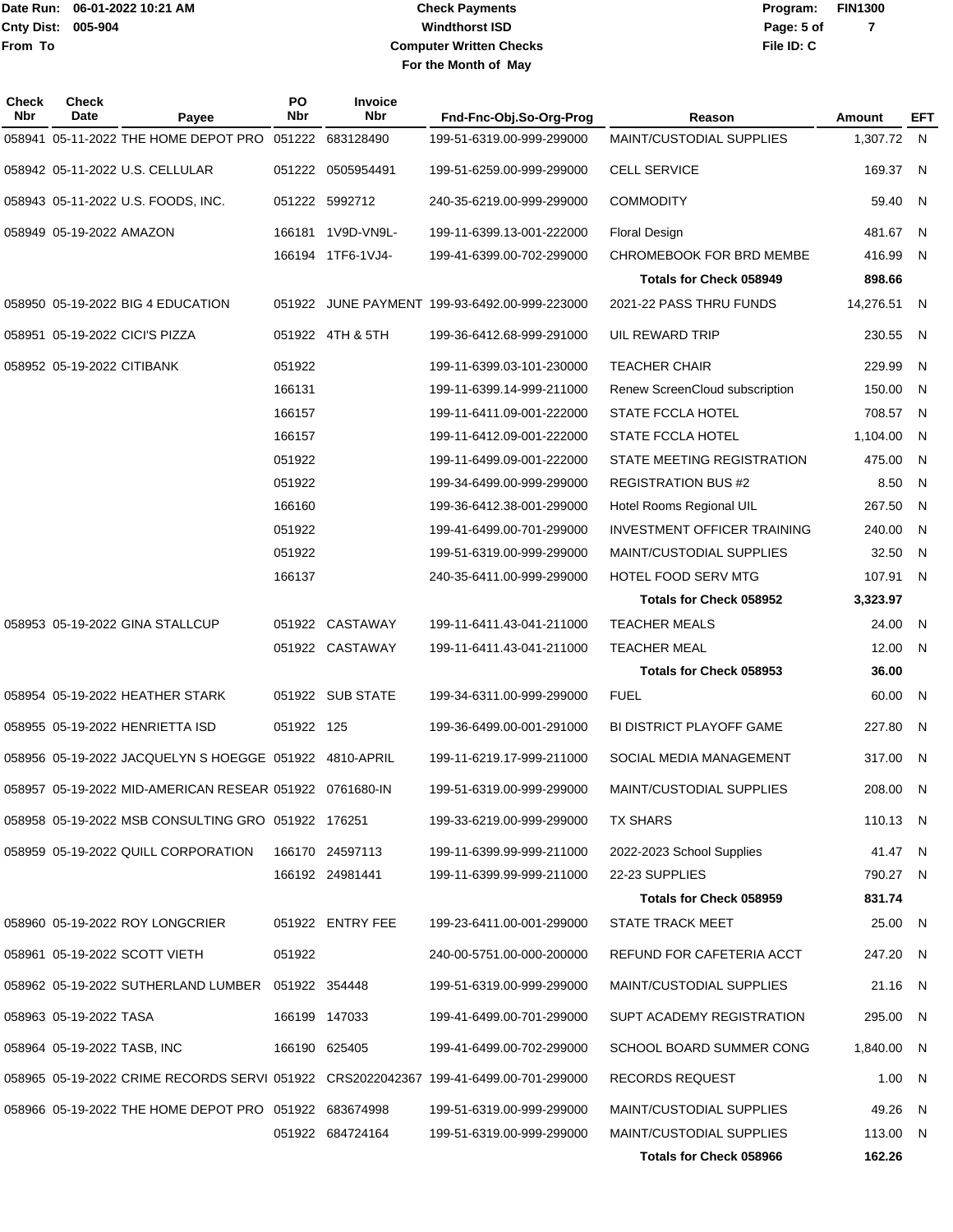# **Windthorst ISD Check Payments Computer Written Checks File ID: C For the Month of May**

**Page: 6 of 7**

| Check<br>Nbr | Check<br>Date | Payee                                                   | PO<br>Nbr    | Invoice<br><b>Nbr</b> | Fnd-Fnc-Obj.So-Org-Prog                                                             | Reason                         | Amount      | EFT |
|--------------|---------------|---------------------------------------------------------|--------------|-----------------------|-------------------------------------------------------------------------------------|--------------------------------|-------------|-----|
|              |               | 058967 05-19-2022 TIFFANY WALL                          | 051922       |                       | 199-00-1290.01-000-200000                                                           | TXDOT PROJECT GRAD GRANT       | 640.47 N    |     |
|              |               | 058968 05-19-2022 TONYA WOLF                            | 051922       |                       | 199-00-1290.01-000-200000                                                           | TXDOT PROJECT GRAD GRANT       | 356.40      | - N |
|              |               | 058969 05-19-2022 BRENDA DOYAL                          | 051922       |                       | 199-11-6399.02-041-211000                                                           | JH MATH INCENTIVES             | 133.71      | - N |
|              |               | 058970 05-19-2022 JODI HILBERS                          | 051922       |                       | 199-00-1290.01-000-200000                                                           | TXDOT PROJECT GRAD GRANT       | 194.71      | N   |
|              |               | 058971 05-19-2022 STANLEY KOETTER                       |              | 051922 459524         | 199-51-6219.01-999-299000                                                           | <b>ELECTRIC WORK</b>           | 720.00      | N.  |
|              |               |                                                         |              | 051922 459524         | 199-51-6219.88-999-299000                                                           | <b>ELECTRIC WORK</b>           | 150.00      | - N |
|              |               |                                                         |              |                       |                                                                                     | <b>Totals for Check 058971</b> | 870.00      |     |
|              |               | 058972 05-26-2022 BARCODES ACQUISITIO 166198 INV6835247 |              |                       | 199-11-6399.99-999-211000                                                           | Create ID magnetic cards       | 258.25      | - N |
|              |               | 058973 05-26-2022 B&H PHOTO-VIDEO                       | 166201       | 202190706             | 199-11-6399.99-999-211000                                                           | New computer for HS principal  | 349.76      | -N  |
|              |               |                                                         |              | 166201 202190706      | 266-11-6399.00-999-011000                                                           | New computer for HS principal  | 694.00      | - N |
|              |               |                                                         |              |                       |                                                                                     | Totals for Check 058973        | 1,043.76    |     |
|              |               | 058974 05-26-2022 CAR STICKERS INC.                     |              | 166166 C611632        | 199-11-6399.01-001-211000                                                           | Car Tags                       | 129.86      | N   |
|              |               | 058975 05-26-2022 CINCO PESO TRAINING                   | 052622 1 DAY |                       | 199-52-6219.99-999-299000                                                           | <b>GURADIAN TRAINING</b>       | 185.00      | -N  |
|              |               |                                                         | 052622 3 DAY |                       | 199-52-6219.99-999-299000                                                           | <b>GUARDIAN INTIL TRNG</b>     | 695.00      | N   |
|              |               |                                                         |              |                       |                                                                                     | <b>Totals for Check 058975</b> | 880.00      |     |
|              |               | 058976 05-26-2022 THE COLLEGE BOARD                     |              | 052722 ES00118687     | 199-11-6499.00-001-238000                                                           | SAT TEST FEES                  | 108.00      | N   |
|              |               | 058977 05-26-2022 DENTON ISD ATHLETICS 052722 AREA      |              |                       | 199-36-6499.00-001-291000                                                           | BASEBALL AREA PLAYOFF          | 652.14      | - N |
|              |               | 058978 05-26-2022 GINA STALLCUP                         | 052722       |                       | 199-11-6399.02-041-211000                                                           | JH SCIENCE SUPPLIES            | 21.12       | - N |
|              |               |                                                         | 052722       | FIELD TRIP GT         | 199-11-6399.34-041-211000                                                           | <b>JH SCIENCE SUPPLIES</b>     | 64.24       | N   |
|              |               |                                                         |              | 052722 FIELD TRIP GT  | 199-11-6399.39-041-221000                                                           | REIMBURSEMENT GT DRINKS        | 17.25       | N.  |
|              |               |                                                         |              |                       |                                                                                     | <b>Totals for Check 058978</b> | 102.61      |     |
|              |               | 058979 05-26-2022 MSB CONSULTING GRO 052722 176274      |              |                       | 199-33-6219.00-999-299000                                                           | <b>TX SHARS</b>                | 73.15 N     |     |
|              |               | 058980 05-26-2022 ROY LONGCRIER                         |              | 052722 3/25 - 5/20    | 199-23-6411.00-001-299000                                                           | MILEAGE/MEALS                  | 861.03      | N   |
|              |               | 058981 05-26-2022 SUSAN VEITENHEIMER                    | 052722       |                       | 199-11-6399.03-101-211000                                                           | <b>FIELD DAY SUPPLIES</b>      | 315.26      | N   |
|              |               | 058982 05-26-2022 SYNDI HUMPERT                         |              | 052622 MAY 2022       | 240-35-6411.00-999-299000                                                           | MILEAGE REIMB                  | 116.40      | N,  |
|              |               | 058983 05-26-2022 U.S. FOODS, INC.                      |              | 052622 53910402       | 240-35-6219.00-999-299000                                                           | <b>COMMODITY SERVICES</b>      | 62.20       | - N |
|              |               | 058984 05-26-2022 WEATHERFORD ISD                       | 052722       |                       | 199-36-6499.00-001-291000                                                           | SOFTBALL AREA PLAYOFF          | 1,389.00    | - N |
|              |               | 058985 05-31-2022 ASHLEY SCHROEDER                      | 053122 TEPSA |                       | 199-23-6411.01-101-299000                                                           | PRINCIPAL MEALS                | 111.00 N    |     |
|              |               | 058986 05-31-2022 B&H PHOTO-VIDEO                       |              | 166202 202470926      | 427-11-6399.00-001-211000                                                           | MEDICAL PATHWAY CLASS COM      | 1,043.76    | - N |
|              |               | 058987 05-31-2022 BENITA BARRON                         |              | 053122 959066         | 199-00-1290.01-000-200000                                                           | <b>TXDOT PROJECT GRAD</b>      | 680.00      | N.  |
|              |               |                                                         |              | 053122 959067         | 199-13-6399.00-999-211000                                                           | <b>STAFF MEAL</b>              | 440.00      | - N |
|              |               |                                                         |              |                       |                                                                                     | <b>Totals for Check 058987</b> | 1,120.00    |     |
|              |               | 058988 05-31-2022 BG Greentag Fire Equipm 053122 106464 |              |                       | 199-51-6219.00-999-299000                                                           | ANNUAL FIRE INSPECTION         | 1,149.87 N  |     |
|              |               | 058989 05-31-2022 BSN SPORTS                            |              | 166127 917185039      | 199-36-6315.57-001-291000                                                           | goal post pads                 | 500.00      | - N |
|              |               | 058990 05-31-2022 DELCOM GROUP LP                       | 166163 30161 |                       | 281-11-6399.14-999-111000                                                           | Stands for Promethean boards   | 11,498.38 N |     |
|              |               |                                                         |              |                       | 058991 05-31-2022 HARRIS SCHOOL SOLUT 053122 ETRMN0001195 240-35-6399.51-999-299000 | <b>ETRITION SITE LICENSE</b>   | 1,378.63 N  |     |